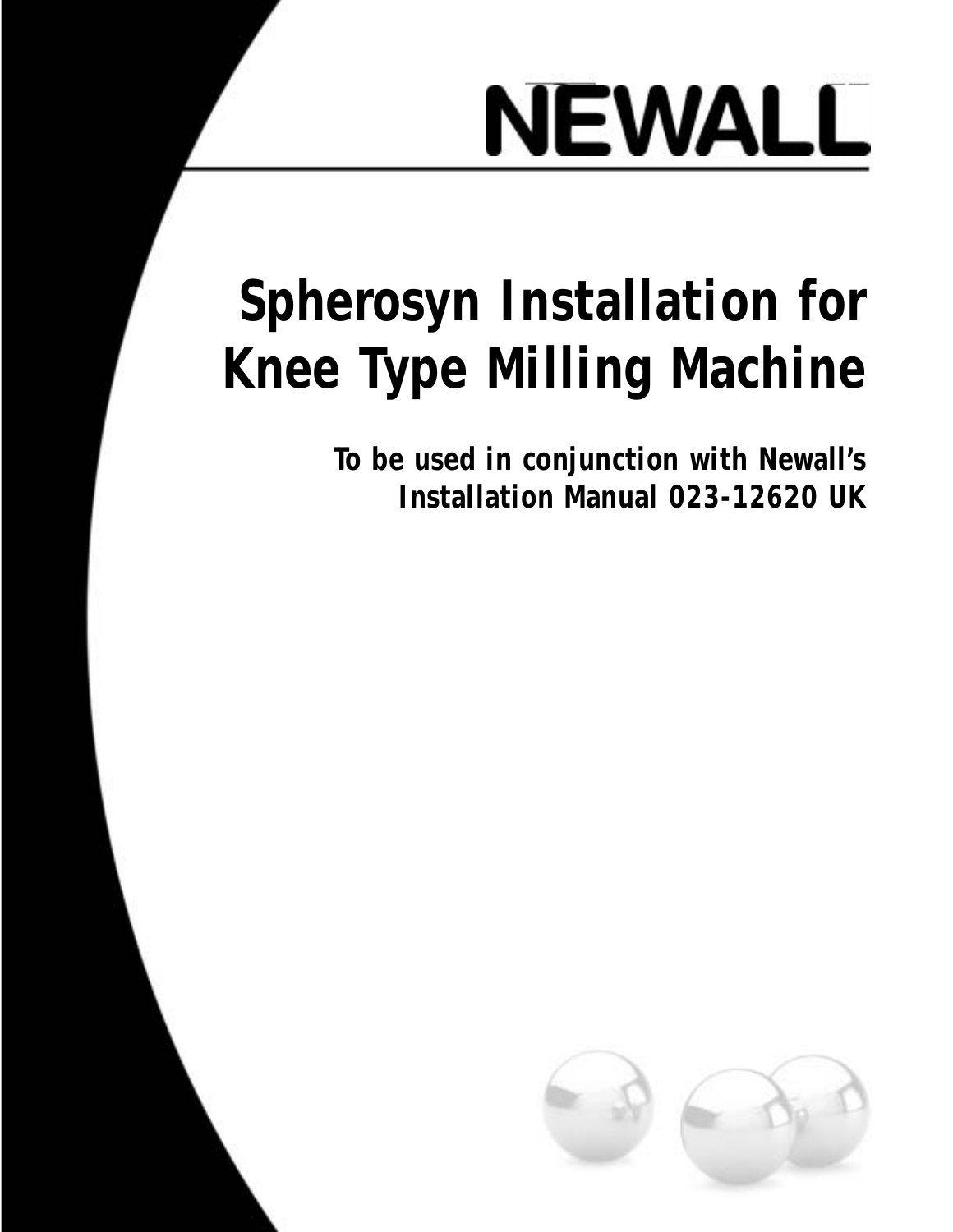# **Spherosyn Installation for Knee Type Milling Machine**

**To be used in conjunction with Newall's Installation Manual 023-12620 UK**

#### **TABLE OF CONTENTS**

|     | PAGE                        |  |
|-----|-----------------------------|--|
|     |                             |  |
|     |                             |  |
| 2.0 |                             |  |
|     | <b>Rear Table Mounting</b>  |  |
|     | <b>Rear Table Mounting</b>  |  |
| 5.0 | <b>Front Table Mounting</b> |  |
|     |                             |  |
|     |                             |  |

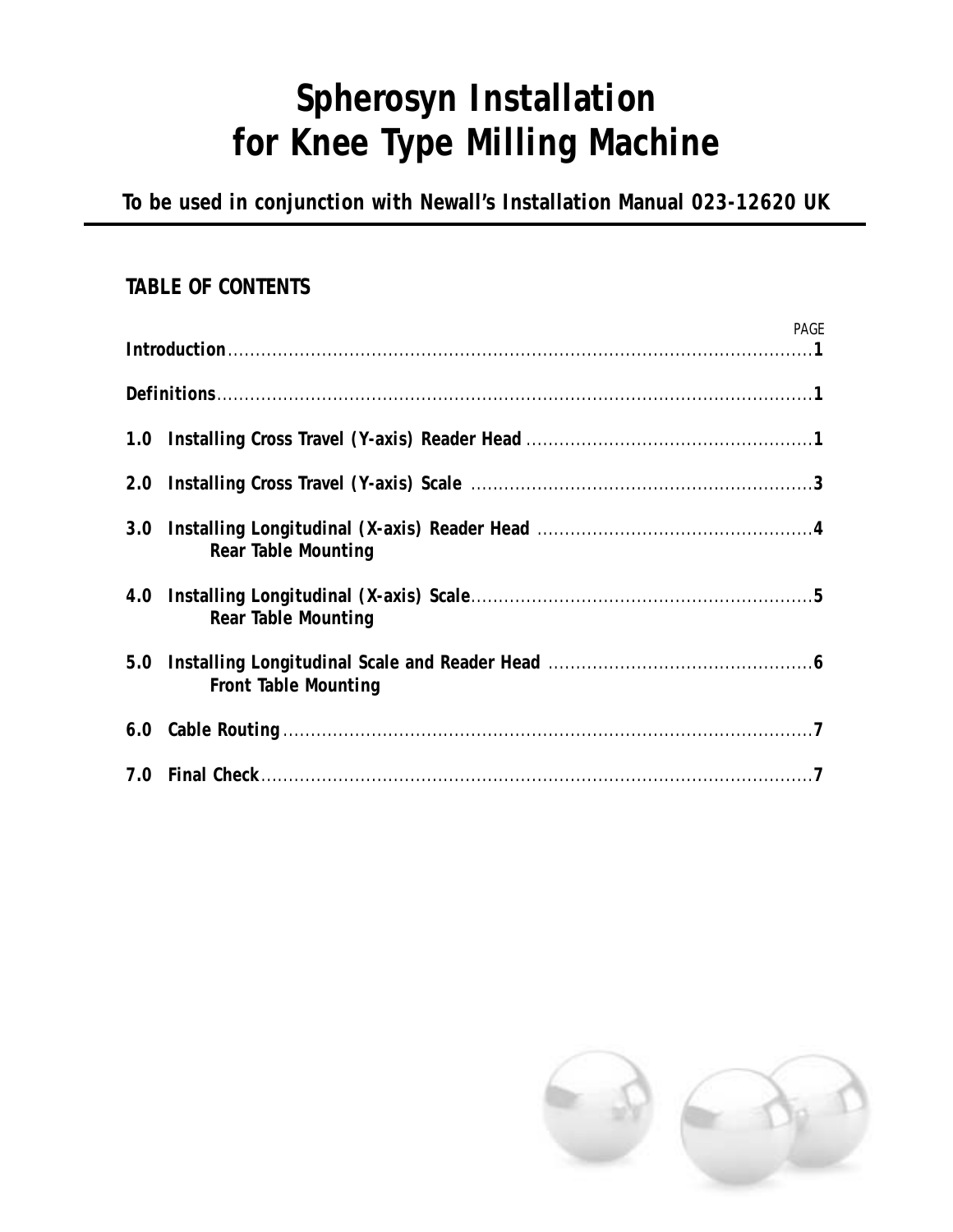#### **INTRODUCTION**

This manual is to be used in conjunction with Newall's Spherosyn™ Installation Manual, 023-12620. Please read and understand both of these manuals prior to beginning the installation.

Due to the wide variety of knee type manual milling machines, modification to the bracketry may become necessary. Some manufacturers of milling machines have provided for DRO systems by pre-tapping holes in the table, saddle and knee. You may find that you are able to use these pre-tapped holes during the installation.

If during the installation, you would like to speak directly with our technical support personnel, call **1-800-229-4376**. The Technical Support Department is open Monday through Friday, 8:30 a.m. to 5:00 p.m., Eastern Standard Time. When calling, please provide the technician with the machine make and model, and the scale travel sizes.

**IMPORTANT:** In order to ensure prompt service on any warranty requests, the enclosed Warranty Registration card must be filled out and returned to Newall Electronics, Inc. within three days of the installation. **Failure to return the Warranty Registration card may cause delays in processing any warranty requests.** 

#### **DEFINITIONS**

See page 5 in Newall's Spherosyn™ Installation Guide (023-12620 UK) for a detailed description and part numbers.



#### **1.0 INSTALLING CROSS TRAVEL (Y-AXIS) READER HEAD**

1.1 Drill and tap two 1/4" - 20 x 3/4" deep in the side of saddle.

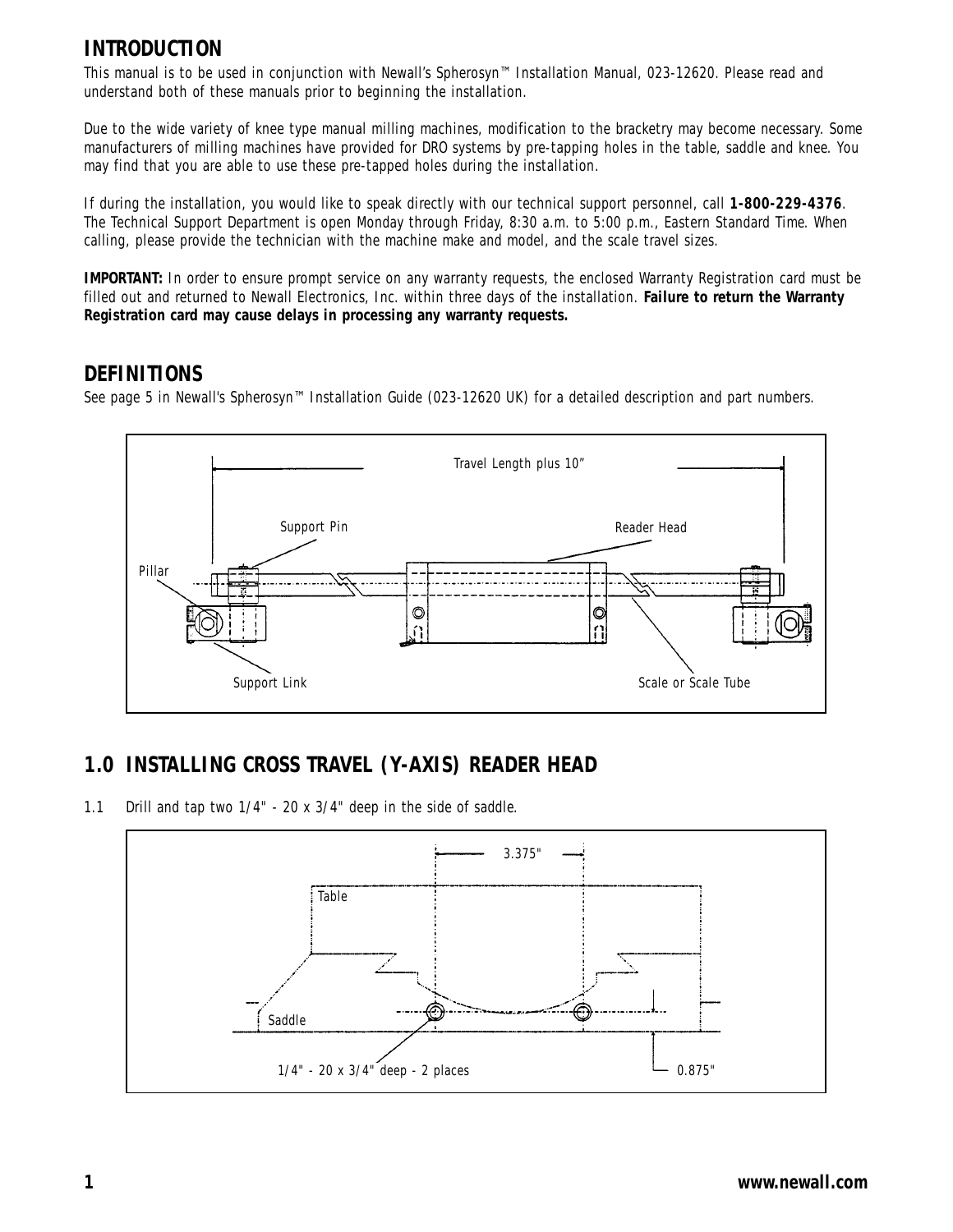

1.3 Attach bracket/reader head assembly to the machine saddle using two 1/4" - 20 x 3/4" SHCS and indicate reader head machined pads to within +/- 0.002" TIR to machine travel in both parallel planes.



**Note:** Laminated shim stock ED 1515 is provided for any final adjustments. Each layer of shims equal 0.002". **Note:** Prior to proceeding, make certain that all SHCS are properly tightened.

Alternate Reader Head Mounting:

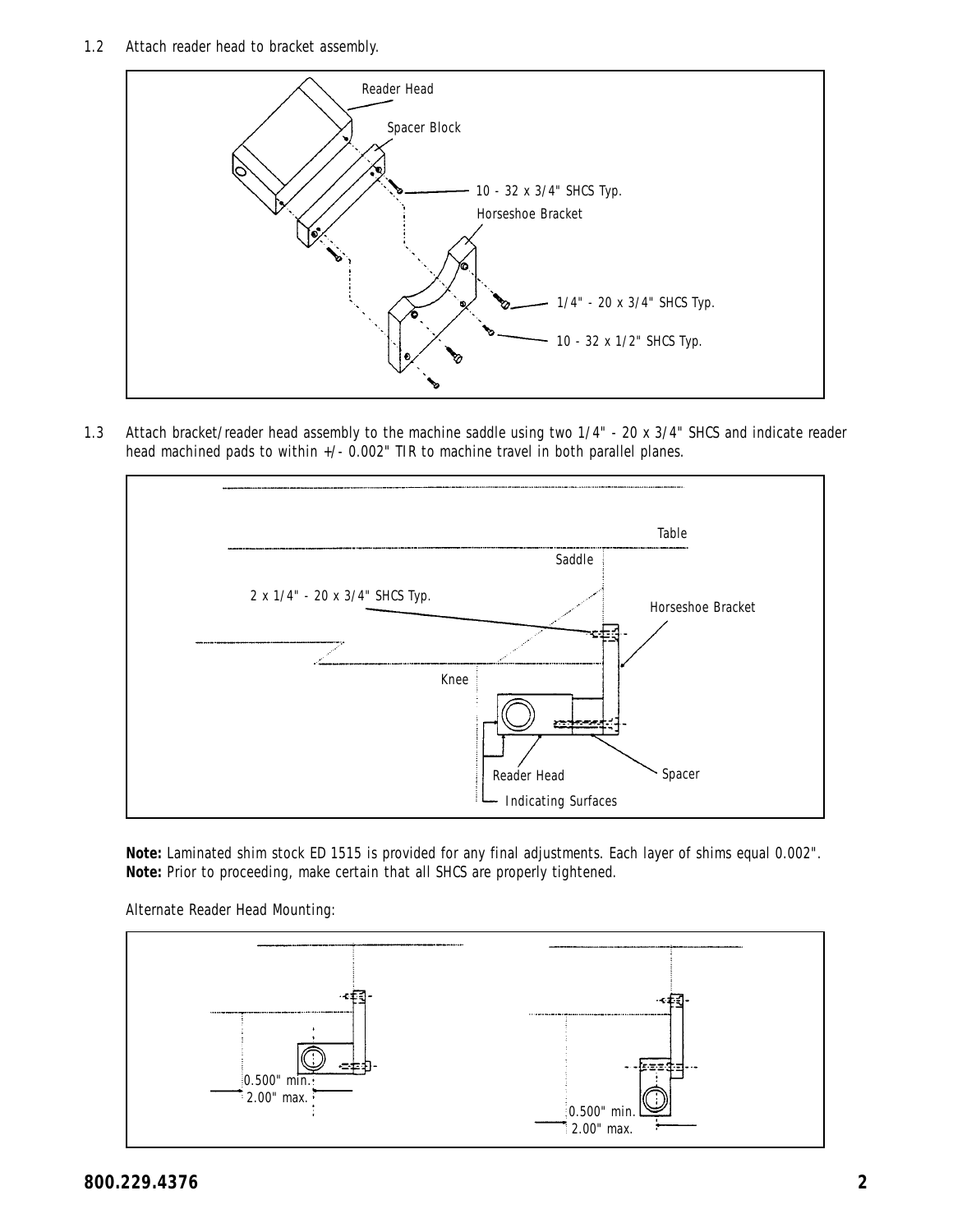#### **2.0 INSTALLING OF CROSS TRAVEL (Y-AXIS) SCALE**

- 2.1 Position the saddle to its most positive (front) position.
- 2.2 Assemble the scale support pin to the support link.
- 2.3 Slide the scale tube through the reader head and into the support pin. Do not tighten the pin's M5 hex screw to the scale tube.
- 2.4 Align the support link square to the knee and transfer punch through the link and into the machine surface.



2.5 Remove the scale support assembly and the scale tube from the reader head and tap an M8 x 3/4" deep into the machine surface.

Counterbore 11/32" x 1/8" deep or insert one 5/16" x 1/8" thick flat washers between the pillar shoulder and the machine surface.



- 2.6 Insert the 1-1/2" long mounting pillar, ED3081-2, into the machine casting. The mounting pillar should set flush and square against the knee surface.
- 2.7 Loosen the two M5 hex screws on the support link and mount the assembly to the mounting pillar. Slide the scale through the support bracket and into the reader head.

**Note:** Do not force the scale through the reader head.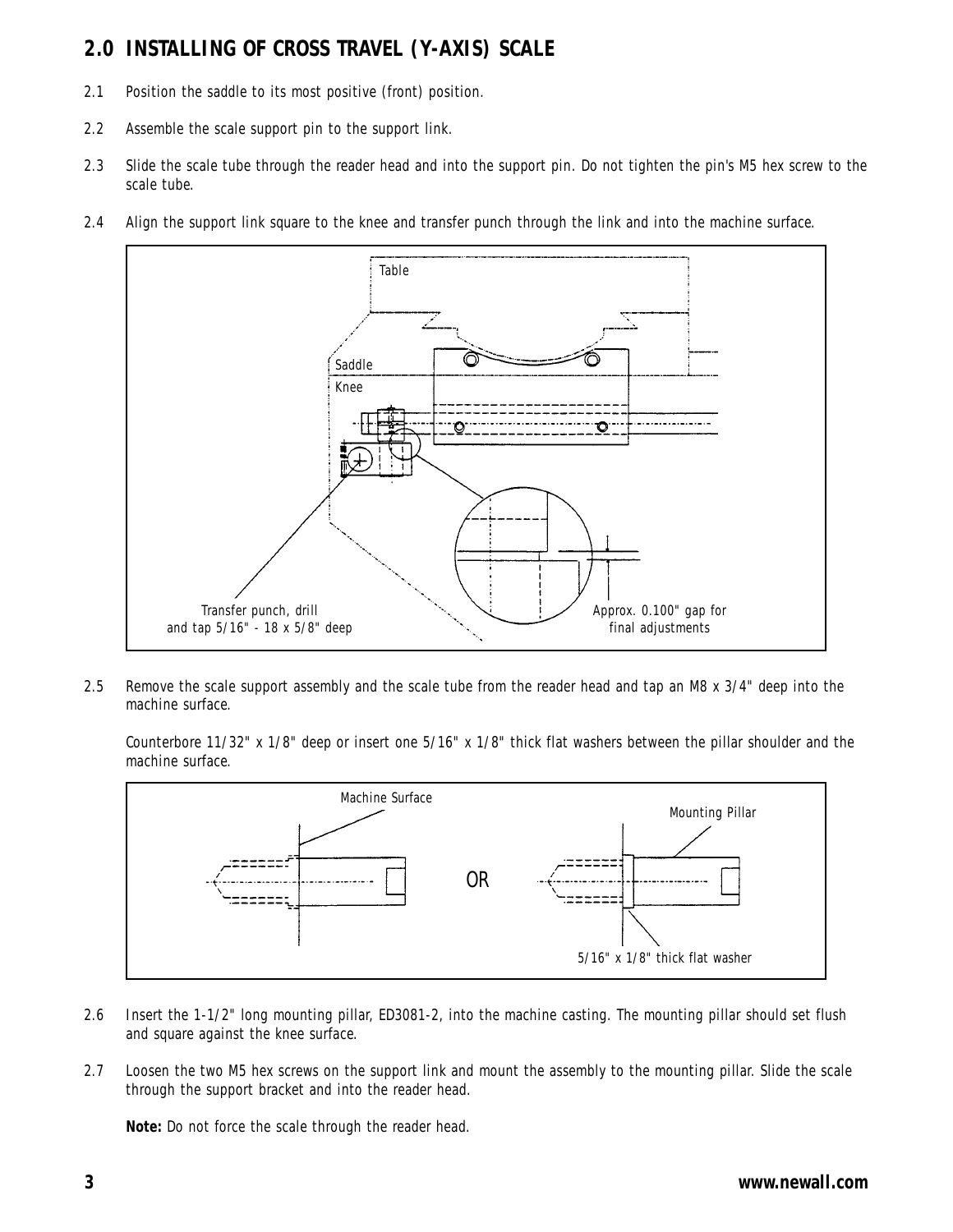2.8 Carefully tighten the M5 hex screws on the support link, verifying at all times that the scale tube slides smoothly through the reader head and into the support pin. If interference or deflection is felt then repeat this step.

Do not tighten the M5 hex screw on the support pin at this time.

- 2.9 Traverse the saddle to the most negative position (toward the column) and repeat steps 2.2 through 2.8.
- 2.10 Slide the scale tube through the front scale support pin, through the reader head and into the rear scale support pin.
- 2.11 Secure the scale to the support bracket by tightening the M5 hex screws on the support pins.



**IMPORTANT: IF THE ACTUAL MACHINE TRAVEL IS GREATER THAN THE SCALE TRAVEL, THEN A POSITIVE STOP MUST BE ATTACHED TO ELIMINATE DAMAGE CAUSED BY OVER TRAVEL.**

#### **3.0 INSTALLING LONGITUDINAL (X-AXIS) READER HEAD - REAR TABLE MOUNTING**

3.1 Drill and tap two 1/4" - 20 x 3/4" deep into the saddle as indicated.

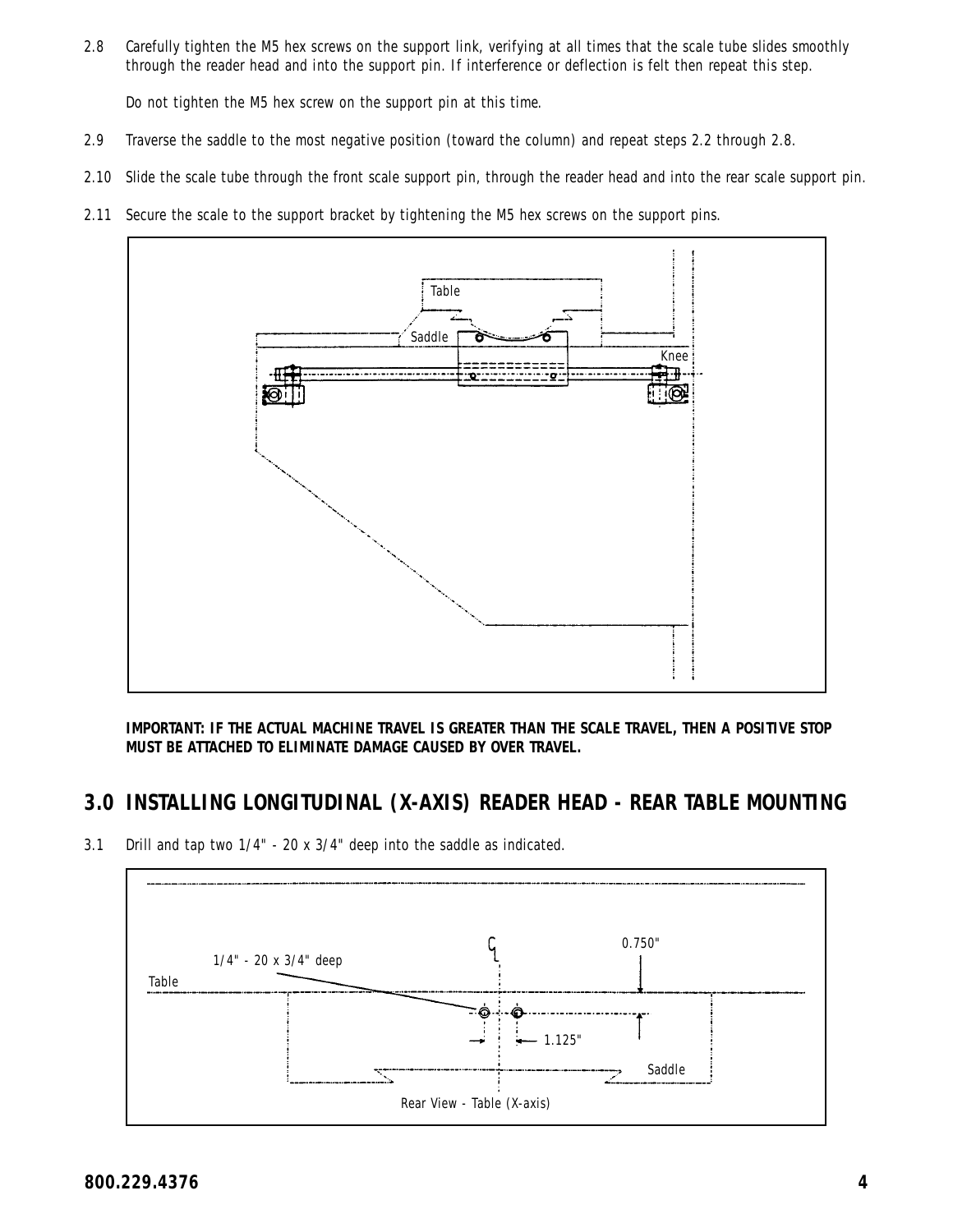3.2 Fasten the X-axis bracket to the reader head using two 10 - 32 x 1-1/4" SHCS. Attach the reader head/bracket assembly to the saddle using two 1/4" - 20 x 1" SHCS.



3.3 Indicate the reader head to within +/- 0.002" TIR to table travel in both parallel planes.

> **Note:** Prior to proceeding, make certain that all SHCS are securely tightened.

#### **4.0 INSTALLING LONGITUDINAL (X-AXIS) SCALE - REAR TABLE MOUNTING**

- 4.1 Traverse the table to its most positive (left) position. Repeat steps 2.2 through 2.8.
- 4.2 Traverse the table to its most negative (right) position. Repeat steps 2.2 through 2.8.
- 4.3 Slide the scale tube through the left support pin, through the reader head and into the right support pin.



4.4 Secure the scale to the support pin by tightening the M5 hex screws on the support pins.

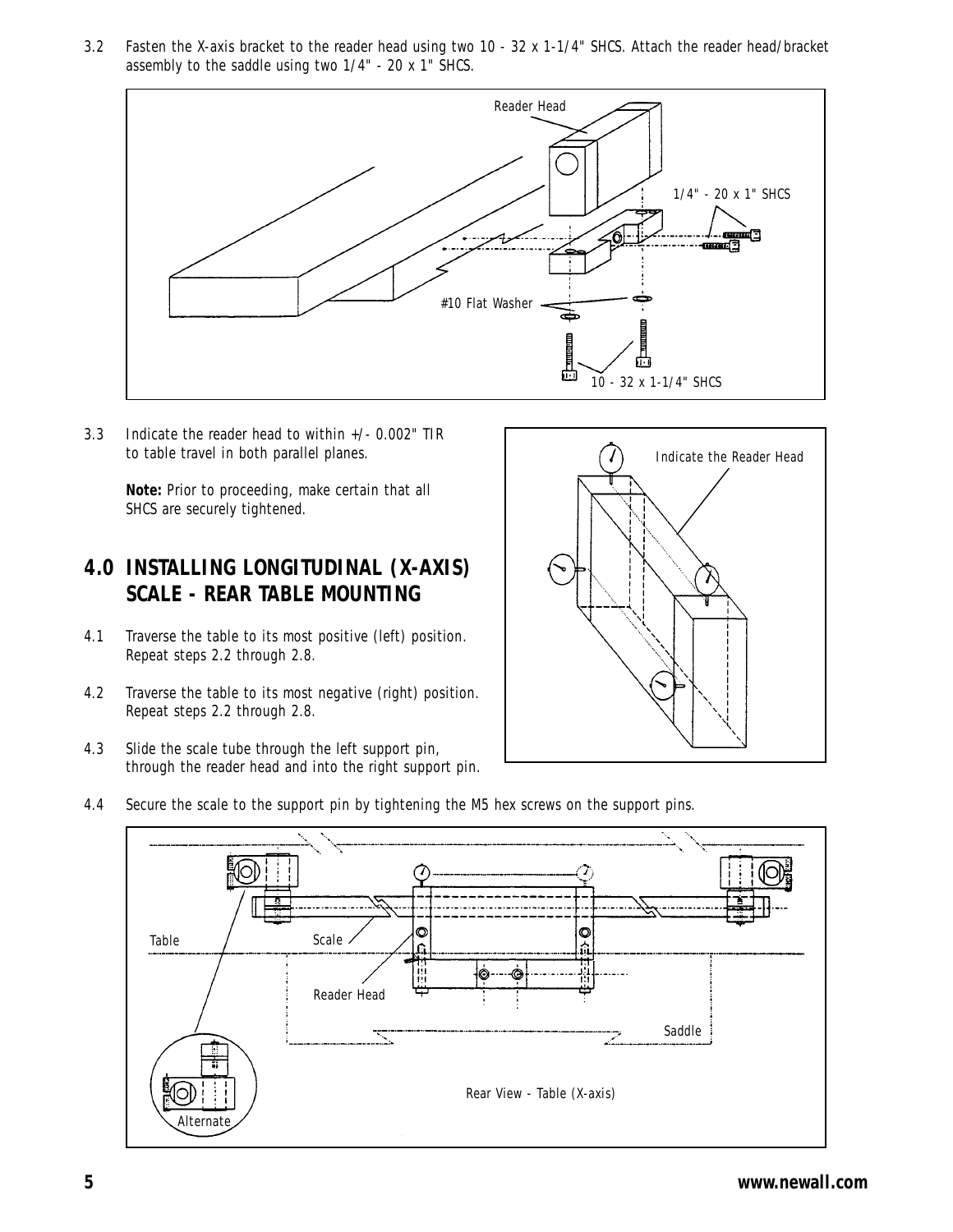**Note:** Make certain that the scale support brackets do not protrude above the table surface.

**IMPORTANT: IF THE ACTUAL MACHINE TRAVEL IS GREATER THAN THE SCALE TRAVEL, THEN A POSITIVE STOP MUST BE ATTACHED TO ELIMINATE DAMAGE DUE TO OVER TRAVEL.** 

#### **5.0 INSTALLING LONGITUDINAL SCALE AND READING HEAD - FRONT TABLE MOUNTING**

The bracket kit makes provisions for those who desire a front mounted longitudinal scale.

- 5.1 Remove the "T"-Stop located on the saddle and attach the X-axis bracket using the SHCS that held the "T"-Stop. The bolt pattern may vary depending on make and model of the machine. Modifications to the bracket may be necessary.
- 5.2 Attach the reader head to the X-axis bracket using two 10 32 x 1-1/4" SHCS and indicate the reader head to within +/- 0.002" TIR to the table travel in both parallel planes.



- 5.3 Insert the two "T" nuts into the "T" slot in the front of the table.
- 5.4 Mount the scale by using the same installation procedure as in the section 2.2 through 2.9.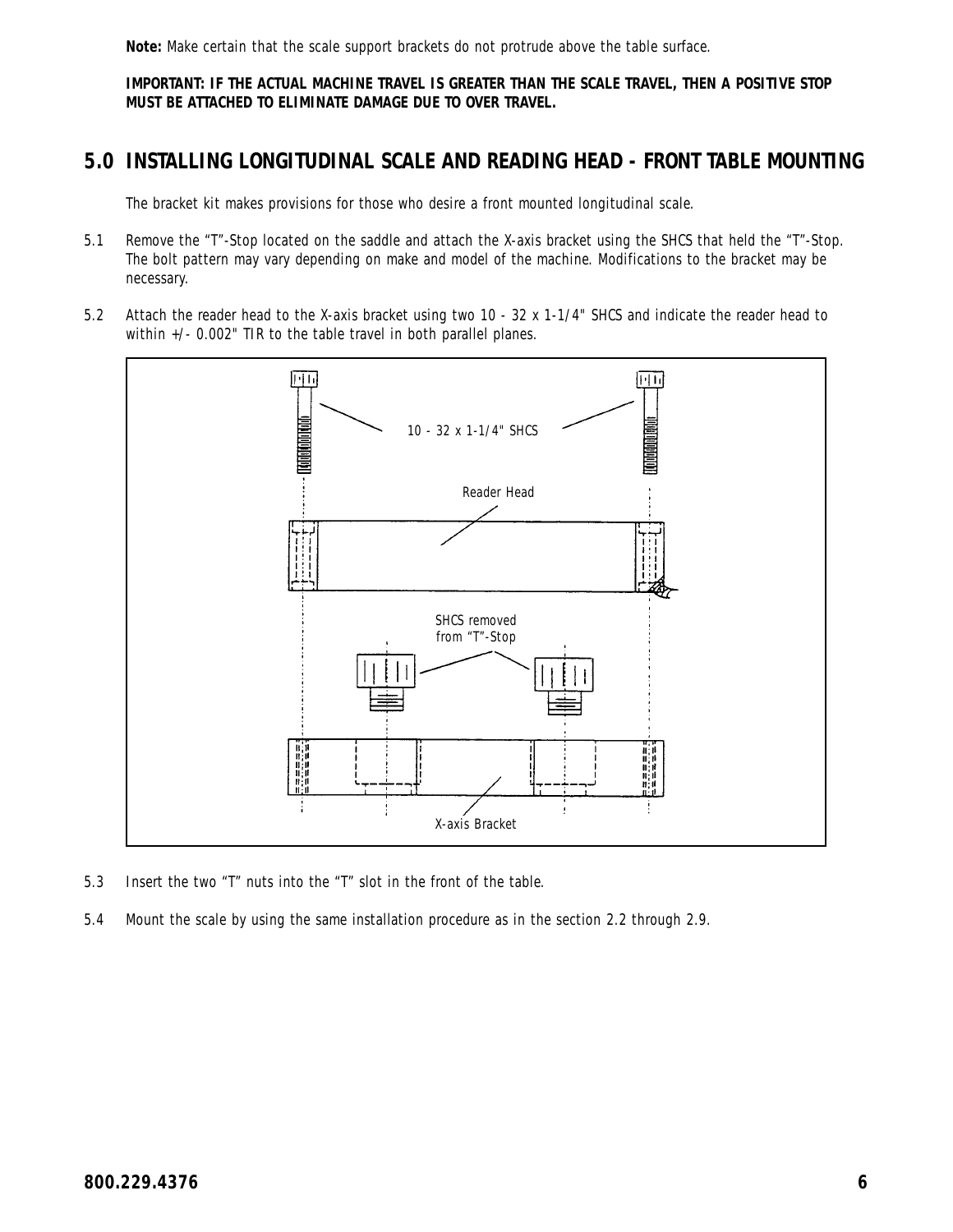Front Table Mounting:



#### **6.0 CABLE ROUTING**

One of the most important elements of the installation is proper cable routing. Loose and dangling cables can be snagged or crushed causing undue damage to the equipment. "P" clips and nylon tie wraps are provided to secure the cables to the machine.

#### **7.0 FINAL CHECK**

**PRIOR TO PUTTING THE DRO IN SERVICE, TRAVERSE THE TABLE, SADDLE, KNEE AND RAM TO BOTH OF THEIR EXTREME TRAVEL LIMITS. THIS WILL ENSURE THAT THE SCALE TRAVELS DO NOT EXCEED THEIR LIMITS AND THAT THE ARMORED CABLES ARE NOT STRESSED.**